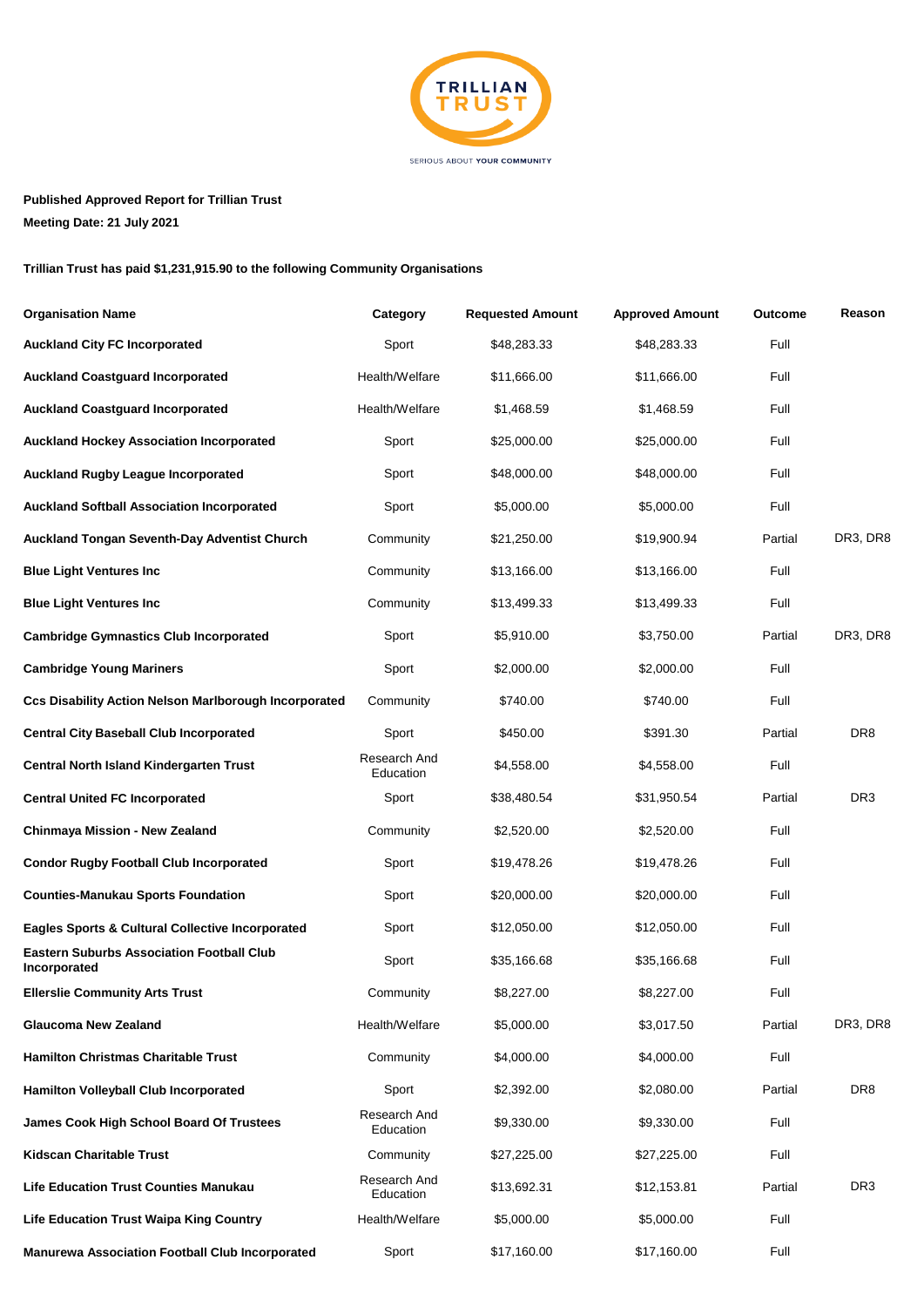| Manurewa Rugby League Football & Sports Club<br>Incorporated                    | Sport                             | \$11,501.00  | \$9,922.17   | Partial | DR3, DR8        |
|---------------------------------------------------------------------------------|-----------------------------------|--------------|--------------|---------|-----------------|
| <b>Melville Association Football Club Incorporated</b>                          | Sport                             | \$17,000.00  | \$10,333.32  | Partial | DR <sub>3</sub> |
| Muriwai Volunteer Lifeguard Service Incorporated                                | Community                         | \$14,904.00  | \$12,960.00  | Partial | DR <sub>8</sub> |
| <b>Netball Northern Zone Incorporated</b>                                       | Sport                             | \$7,704.00   | \$7,704.00   | Full    |                 |
| <b>New Zealand Sailing Trust Board</b>                                          | Community                         | \$24,810.60  | \$21,083.81  | Partial | DR3, DR8        |
| <b>New Zealand School Cycling Association Incorporated</b>                      | Sport                             | \$5,863.50   | \$5,863.50   | Full    |                 |
| Northcote & Birkenhead Tigers Rugby League &<br><b>Sports Club Incorporated</b> | Sport                             | \$10,400.00  | \$10,400.00  | Full    |                 |
| <b>Northland Basketball Incorporated</b>                                        | Sport                             | \$15,877.00  | \$13,806.83  | Partial | DR <sub>8</sub> |
| One Tree Hill College Board Of Trustees                                         | Research And<br>Education         | \$10,000.00  | \$10,000.00  | Full    |                 |
| <b>Pacific Music Awards Trust</b>                                               | <b>Arts And Culture</b>           | \$35,000.00  | \$35,000.00  | Full    |                 |
| <b>Performing Arts Charitable Trust</b>                                         | Health/Welfare                    | \$2,397.75   | \$2,397.75   | Full    |                 |
| <b>Play It Strange Trust</b>                                                    | <b>Arts And Culture</b>           | \$37,500.00  | \$37,500.00  | Full    |                 |
| <b>Restored In Motion Trust</b>                                                 | Community                         | \$12,917.00  | \$8,717.00   | Partial | DR <sub>3</sub> |
| <b>Rosebank School</b>                                                          | Community                         | \$128,300.00 | \$100,000,00 | Partial | DR <sub>3</sub> |
| <b>Rugby League Development Foundation Incorporated</b>                         | Sport                             | \$6,700.00   | \$6,700.00   | Full    |                 |
| <b>Somerville Hockey Club Incorporated</b>                                      | Sport                             | \$18,086.96  | \$18,086.96  | Full    |                 |
| <b>Special Olympics Auckland</b>                                                | Sport                             | \$6,570.00   | \$6,570.00   | Full    |                 |
| <b>Special Olympics Howick-Pakuranga</b>                                        | Sport                             | \$10,000.00  | \$10,000.00  | Full    |                 |
| <b>Spirit of Adventure Trust</b>                                                | Community                         | \$18,373.19  | \$10,000.00  | Partial | DR <sub>3</sub> |
| St Mary's College Board Of Trustees (Ponsonby)                                  | Sport                             | \$3,354.00   | \$3,354.00   | Full    |                 |
| <b>Suburbs Piako Hockey Club Incorporated</b>                                   | Sport                             | \$8,711.60   | \$6,804.40   | Partial | DR <sub>3</sub> |
| <b>Super City Youth Academy Incorporated</b>                                    | Sport                             | \$25,689.99  | \$25,689.99  | Full    |                 |
| Surf Life Saving Northern Region Incorporated                                   | Community                         | \$15,401.29  | \$15,401.29  | Full    |                 |
| Tamaki Makaurau Maori Hockey Incorporated                                       | Sport                             | \$8,634.00   | \$8,634.00   | Full    |                 |
| <b>Taupiri Rugby Football Club Incorporated</b>                                 | Sport                             | \$6,366.85   | \$6,366.85   | Full    |                 |
| Te Tohu Taakaro O Aotearoa Charitable Trust                                     | Sport                             | \$34,699.00  | \$34,699.00  | Full    |                 |
| The Auckland Cricket Association Incorporated                                   | Sport                             | \$80,000.00  | \$80,000.00  | Full    |                 |
| The Belmont Park Racquets Club Incorporated                                     | Sport                             | \$6,760.00   | \$6,760.00   | Full    |                 |
| The Crescendo Trust of Aotearoa                                                 | <b>Arts And Culture</b>           | \$23,555.40  | \$23,555.40  | Full    |                 |
| <b>The Eden Park Trust</b>                                                      | Community                         | \$10,000.00  | \$10,000.00  | Full    |                 |
| <b>The Eden Park Trust</b>                                                      | Community                         | \$13,200.00  | \$13,200.00  | Full    |                 |
| The Eden-Roskill District Cricket Club Incorporated                             | Sport                             | \$17,604.00  | \$11,364.00  | Partial | DR <sub>3</sub> |
| The Kaingaroa School (Kaitaia) Board Of Trustees                                | <b>Environment And</b><br>Animals | \$15,000.00  | \$15,000.00  | Full    |                 |
| The Manurewa High School Board of Trustees                                      | Research And<br>Education         | \$48,087.50  | \$48,087.50  | Full    |                 |
| The Massey High School Board Of Trustees                                        | Sport                             | \$63,654.00  | \$31,341.50  | Partial | DR <sub>3</sub> |
| The Metro Mt. Albert Sports Club Incorporated                                   | Sport                             | \$8,257.39   | \$8,257.39   | Full    |                 |
| The Operating Theatre Trust                                                     | <b>Arts And Culture</b>           | \$16,972.50  | \$16,972.50  | Full    |                 |
| The Oroua Badminton Association Incorporated                                    | Sport                             | \$970.00     | \$970.00     | Full    |                 |
| The Pakuranga College Board Of Trustees                                         | Sport                             | \$25,000.00  | \$24,422.16  | Partial | DR3, DR8        |
|                                                                                 |                                   |              |              |         |                 |